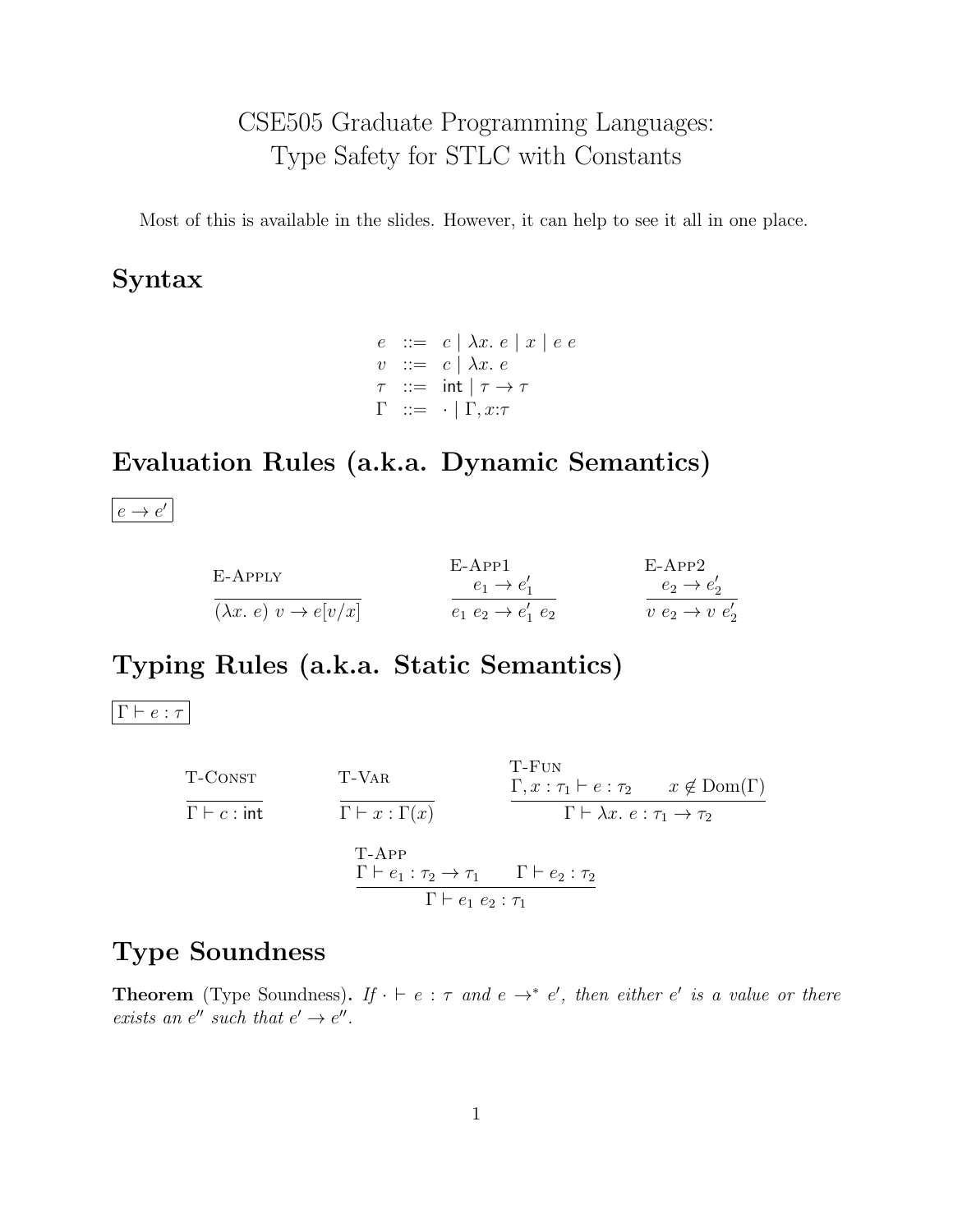#### Proof

The Type Soundness Theorem follows as a simple corollary to the Progress and Preservation Theorems stated and proven below: Given the Preservation Theorem, a trivial induction on the number of steps taken to reach  $e'$  from e establishes that  $\cdot \vdash e' : \tau$ . Then the Progress Theorem ensures  $e'$  is a value or can step to some  $e''$ .

We need the following lemma for our proof of Progress, below.

**Lemma** (Canonical Forms). If  $\cdot \vdash v : \tau$ , then

i If  $\tau$  is int, then v is a constant, i.e., some c.

ii If  $\tau$  is  $\tau_1 \to \tau_2$ , then v is a lambda, i.e.,  $\lambda x$ . e for some x and e.

Canonical Forms. The proof is by inspection of the typing rules.

i If  $\tau$  is int, then the only rule which lets us give a value this type is T-CONST.

ii If  $\tau$  is  $\tau_1 \to \tau_2$ , then the only rule which lets us give a value this type is T-Fun.

 $\Box$ 

**Theorem** (Progress). If  $\cdot \vdash e : \tau$ , then either e is a value or there exists some e' such that  $e \rightarrow e'$ .

*Progress.* The proof is by induction on (the height of) the derivation of  $\cdot \vdash e : \tau$ , proceeding by cases on the bottommost rule used in the derivation.

 $T$ -CONST  $e$  is a constant, which is a value, so we are done.

T-VAR Impossible, as  $\Gamma$  is  $\cdot$ .

T-FUN  $e$  is  $\lambda x. e'$ , which is a value, so we are done.

T-APP  $e$  is  $e_1$   $e_2$ .

By inversion,  $\cdot \vdash e_1 : \tau' \to \tau$  and  $\cdot \vdash e_2 : \tau'$  for some  $\tau'.$ 

If  $e_1$  is not a value, then  $\cdot \vdash e_1 : \tau' \to \tau$  and the induction hypothesis ensures  $e_1 \to e'_1$ for some  $e'_1$ . Therefore, by E-App1,  $e_1 e_2 \rightarrow e'_1 e_2$ .

Else  $e_1$  is a value. If  $e_2$  is not a value, then  $\cdot \vdash e_2 : \tau'$  and our induction hypothesis ensures  $e_2 \rightarrow e'_2$  for some  $e'_2$ . Therefore, by E-App2,  $e_1 e_2 \rightarrow e_1 e'_2$ .

Else  $e_1$  and  $e_2$  are values. Then  $\cdot \vdash e_1 : \tau' \rightarrow \tau$  and the Canonical Forms Lemma ensures  $e_1$  is some  $\lambda x$ . e'. And  $(\lambda x. e')$   $e_2 \to e'[e_2/x]$  by E-Apply, so  $e_1$   $e_2$  can take a step.

 $\Box$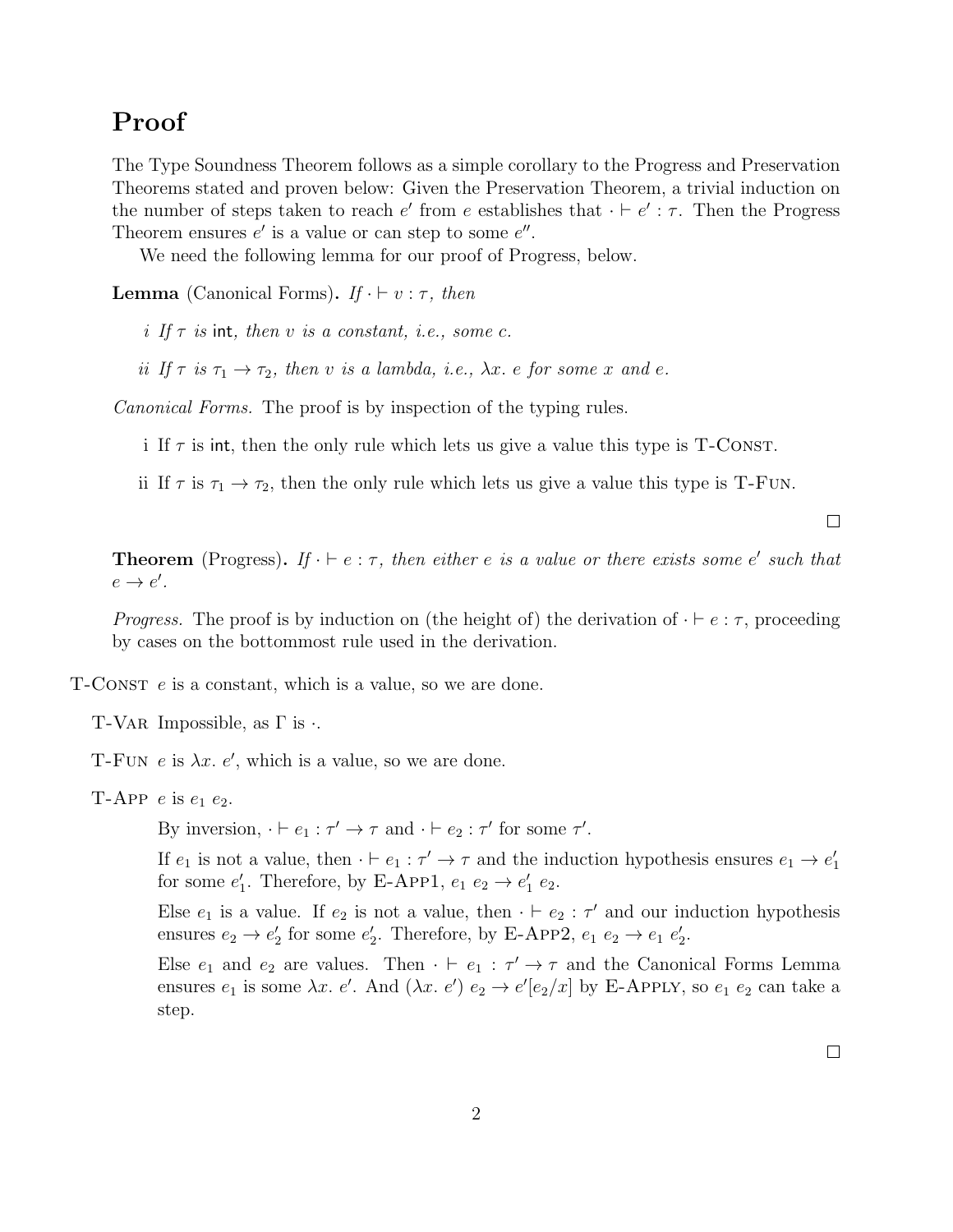We will need the following lemma for our proof of Preservation, below. Actually, in the proof of Preservation, we need only a Substitution Lemma where  $\Gamma$  is  $\cdot$ , but proving the Substitution Lemma itself requires the stronger induction hypothesis using any Γ.

**Lemma** (Substitution). If  $\Gamma, x : \tau' \vdash e : \tau$  and  $\Gamma \vdash e' : \tau'$ , then  $\Gamma \vdash e[e'/x] : \tau$ .

To prove this lemma, we will need the following two technical lemmas, which we will assume without proof (they're not that difficult).

**Lemma** (Weakening). If  $\Gamma \vdash e : \tau$  and  $x \notin \text{Dom}(\Gamma)$ , then  $\Gamma, x : \tau' \vdash e : \tau$ .

**Lemma** (Exchange). If  $\Gamma$ ,  $x:\tau_1, y:\tau_2 \vdash e : \tau$  and  $y \neq x$ , then  $\Gamma$ ,  $y:\tau_2, x:\tau_1 \vdash e : \tau$ .

Now we prove Substitution.

Substitution. The proof is by induction on the derivation of  $\Gamma, x : \tau' \vdash e : \tau$ . There are four cases. In all cases, we know  $\Gamma \vdash e' : \tau'$  by assumption.

T-CONST e is c, so  $c[e'/x]$  is c. By T-CONST,  $\Gamma \vdash c$ : int.

T-VAR e is y and  $\Gamma, x:\tau' \vdash y : \tau$ .

If  $y \neq x$ , then  $y[e'/x]$  is y. By inversion on the typing rule, we know that  $(\Gamma, x:\tau')(y) =$ τ. Since  $y \neq x$ , we know that  $\Gamma(y) = \tau$ . So by T-VAR,  $\Gamma \vdash y : \tau$ .

If  $y = x$ , then  $y[e'/x]$  is  $e'$ .  $\Gamma, x:\tau' \vdash x : \tau$ , so by inversion,  $(\Gamma, x:\tau')(x) = \tau$ , so  $\tau = \tau'$ . We know  $\Gamma \vdash e' : \tau'$ , which is exactly what we need.

T-APP e is  $e_1 e_2$ , so  $e[e'/x]$  is  $(e_1[e'/x]) (e_2[e'/x])$ .

We know  $\Gamma, x:\tau' \vdash e_1 \ e_2 : \tau_1$ , so, by inversion on the typing rule, we know  $\Gamma, x:\tau' \vdash e_1 : \tau_2 \to \tau_1 \text{ and } \Gamma, x:\tau' \vdash e_2 : \tau_2 \text{ for some } \tau_2.$ Therefore, by induction,  $\Gamma \vdash e_1[e'/x] : \tau_2 \to \tau_1$  and  $\Gamma \vdash e_2[e'/x] : \tau_2$ . Given these, T-App lets us derive  $\Gamma \vdash (e_1[e'/x]) (e_2[e'/x]) : \tau_1$ . So by the definition of substitution  $\Gamma \vdash (e_1 \ e_2)[e'/x] : \tau_1$ .

T-FUN e is  $\lambda y$ .  $e_b$ , so  $e[e'/x]$  is  $\lambda y$ .  $(e_b[e'/x])$ .

We can  $\alpha$ -convert  $\lambda y$ .  $e_b$  to ensure  $y \notin \text{Dom}(\Gamma)$  and  $y \neq x$ .

We know  $\Gamma, x : \tau' \vdash \lambda y. e_b : \tau_1 \rightarrow \tau_2$ , so, by inversion on the typing rule, we know  $\Gamma, x:\tau', y:\tau_1 \vdash e_b : \tau_2.$ 

By Exchange, we know that  $\Gamma, y:\tau_1, x:\tau' \vdash e_b : \tau_2$ .

By Weakening, we know that  $\Gamma, y:\tau_1 \vdash e': \tau'.$ 

We have rearranged the two typing judgments so that our induction hypothesis applies (using Γ, y: $\tau_1$  for the typing context called Γ in the statement of the lemma), so, by induction,  $\Gamma, y:\tau_1 \vdash e_b[e'/x]: \tau_2$ .

Given this, T-FUN lets us derive  $\Gamma \vdash \lambda y$ .  $e_b[e'/x] : \tau_1 \to \tau_2$ .

So by the definition of substitution,  $\Gamma \vdash (\lambda y. e_b)[e'/x] : \tau_1 \to \tau_2$ .